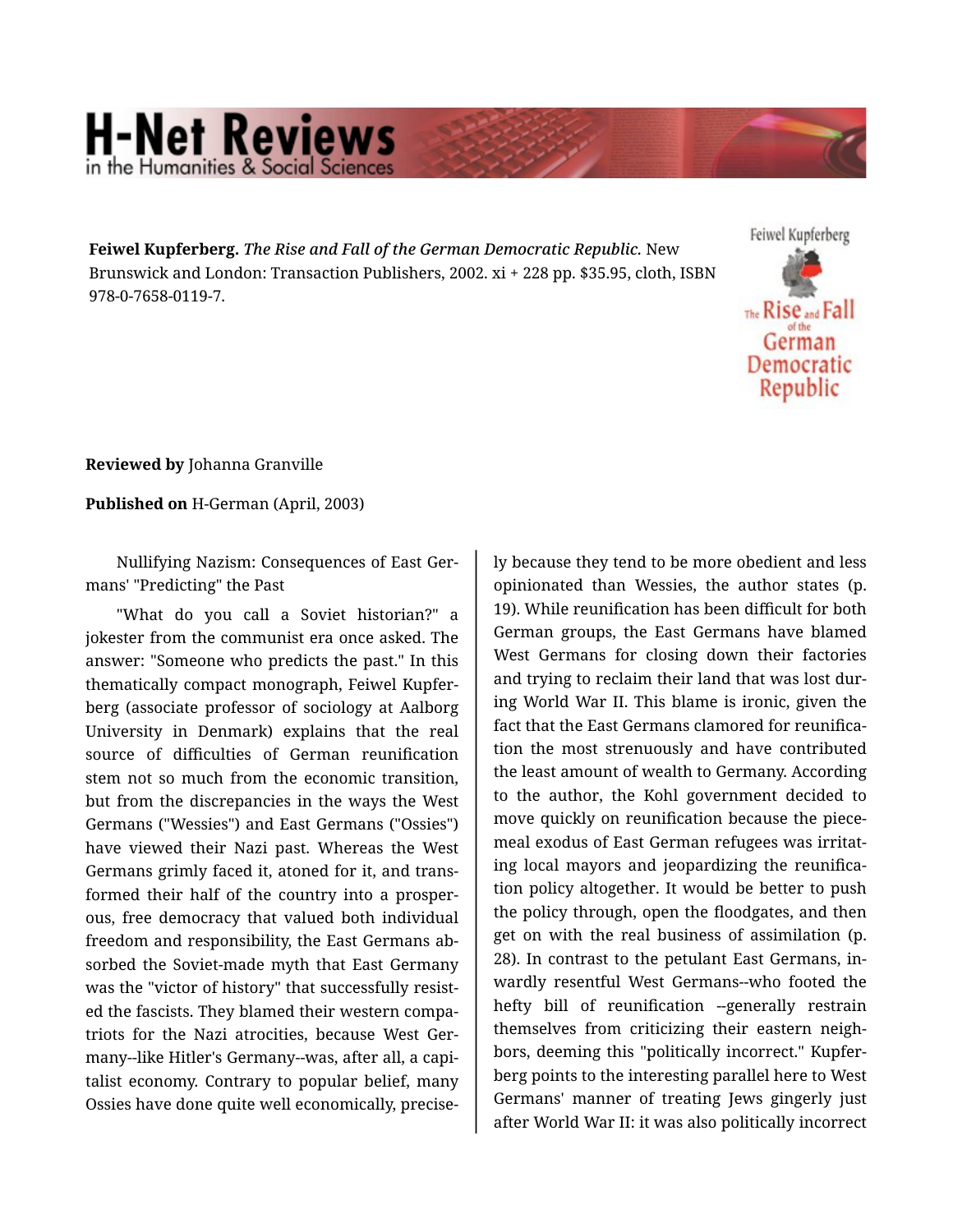to pan them. Indeed a "philo-Semitism" devel‐ oped. Jews in post-war Western Germany "were elevated overnight from sub-humans to model cit‐ izens," he writes (p. 25).

Although Kupferberg has neither worked with original archival documents nor conducted extensive interviews, he deftly synthesizes a large body of recent secondary literature, mostly by German authors. He offers profound insights about the long underestimated effects of the com‐ munist culture on East Germans, which only be‐ came clear after reunification in 1989, when the differences in coping styles and views of the Nazi past emerged. He articulates well the thesis that the rigid communist system in the GDR inculcated passivity, helplessness, and amoral pragmatism in its citizens. By depriving them of a panoply of in‐ dividual freedoms--of creative expression, foreign travel, and so on--the system also relieved citizens of individual responsibility and necessary risktaking. They were trained to look to external sources for cradle-to-grave security. From this perspective, it is not surprising that East Germans also blamed an external source--the West Ger‐ mans--for their post-reunification troubles.

As Kupferberg explains, the Soviet occupiers after 1945 were shrewd to promulgate the above‐ mentioned "victors of history" myth. Indoctrinat‐ ed to view themselves as communist resistance fighters who defeated the Nazis, East German citi‐ zens never had to ask and answer tough moral questions about their complicity in Hitler?s regime. It was easy to blame West Germany for World War Two and the Holocaust, given the pres‐ ence of officials with Nazi pasts in Chancellor Ade‐ nauer's government and intelligence service (orig‐ inally General Gehlen's Organization).

Not only historians, but political scientists and sociologists will find this book well worth reading. Although not a textbook (despite the ti‐ tle), Kupferberg's book would fit well in graduate and undergraduate courses on East Central Eu‐ rope, communist history, and international rela‐

tions. Not all East Germans were as brainwashed as Kupferberg suggests, however, and for that rea‐ son serious students of German reunification should also consult Christian Joppke's *East Ger‐ man Dissidents and the Revolution of 1989: Social Movement in a Leninist Regime* (1995). For a broader perspective on German reunification and its effects on German policies toward the European Union, students should read Jeffrey Ander‐ son's *German Unification and the Union of Eu‐ rope: The Domestic Politics of Integration Policy* (1999).